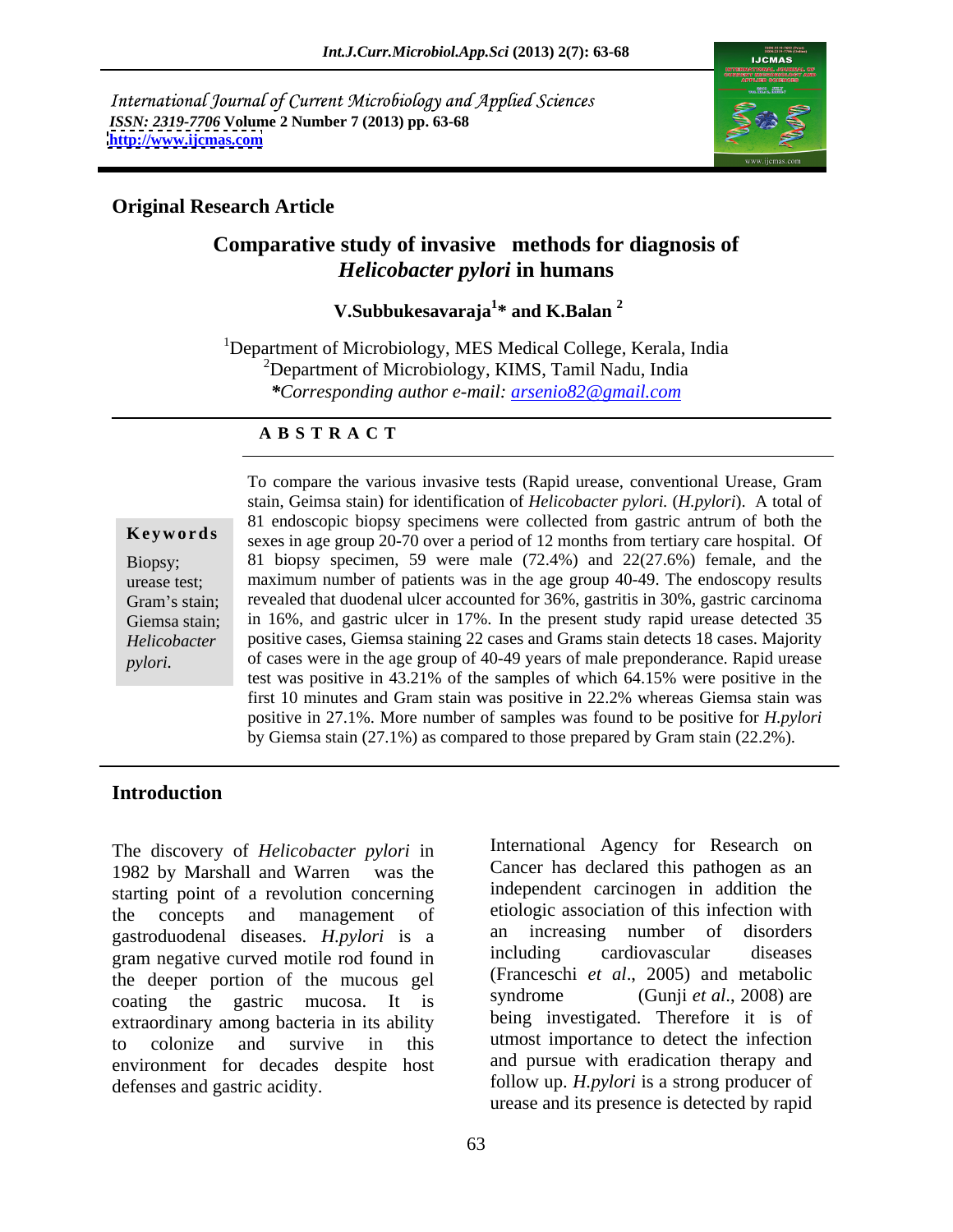urease tests. The advantage of these tests the ability to identify different strains of is that they can be readily performed in the endoscope suite. Another rapid test is smear evaluation smears stained by that it is costly and relatively few Giemsa or Gram stain provide a diagnostic laboratories currently have the capacity to hint to histopathological examination of gastric biopsy specimens.

Culture is probably the most difficult conventional urease test, Gram's stain, approach to the diagnosis of *H.pylori*. The Giemsa stain of biopsy specimens were advantages are that it is gold standard, used to detect presence of *H. pylori* in highly specific and the antibiotic sensitivity can be detected. High rate of false negatives due to the fastidious nature of the organism. Chronic *H.pylori*  infection elicits local and systemic immune response that lead to production of antibodies. The presence of IgG committee from tertiary care hospital.<br>antibodies to H pylori can be detected by Informed consent was obtained from the antibodies to *H.pylori* can be detected by immunoassays. Serology is sensitive for patient<br>primary diagnosis but is not useful in study. primary diagnosis but is not useful in assessing post treatment *H.pylori* status (Lerang *et al.*, 1998). The urea breath test relies on the urease activity of *H.pylori* to detect the presence of infection. Sensitivity is excellent because the whole stomach is sampled. Unlike serology it is useful for determining the success of the eradication therapy. Even though the test<br>ulcer, antral gastritis and gastric is more accurate than serology its usage is limited due to high cost and lack of facilities for testing.<br>
from the study<br>
from the study

With the advent of Polymerase chain reaction (PCR), many possibilities have emerged for diagnosing *H.pylori* infection. **Biopsy Samples** PCR allows identification of the organism in samples (Rudi *et al*., 1999) with few bacteria and it has been successfully used to detect *H.pylori* CagA and VacA virulence genes in gastric biopsy samples.<br>
The biopsy forceps were rinsed thoroughly<br>
Non is being symboted for its willty in with water and soaked in 2% PCR is being evaluated for its utility in identifying *H.pylori* in samples of dental plaque, saliva and other easily sampled tissues. The potential advantage of PCR includes high specificity, quick results and

bacteria for pathogenic and epidemiologic studies. The major limitation of PCR is run the assay.

In the present study Rapid urease test, conventional urease test, Gram's stain, selected samples.

# **Materials and Methods**

The study was conducted after obtaining approval from the institutional ethical committee from tertiary care hospital. Informed consent was obtained from the patients before their enrolment in the study.

This is a prospective cross sectional study done for the period of one year from the Outpatients and Inpatients of both the sexes in age group 20-70, attending surgery department with complaints suggestive of upper gastro intestinal diseases or with gastric ulcer, duodenal ulcer, antral gastritis and gastric carcinoma. Patients with previous gastric surgery and active bleeding were excluded from the study and the study of  $\mathcal{L}$  is the study of  $\mathcal{L}$ 

## **Specimen collection and transport**

# **Biopsy Samples**

Patients fasted overnight before endoscopy. Endoscopy was done using fiber optic endoscope. The endoscope and the biopsy forceps were rinsed thoroughly with water and soaked in 2% gluteraldehyde for 20 minutes (Coudron *et al*., 1989) and were thoroughly rinsed with sterile normal saline just before the collection of specimen.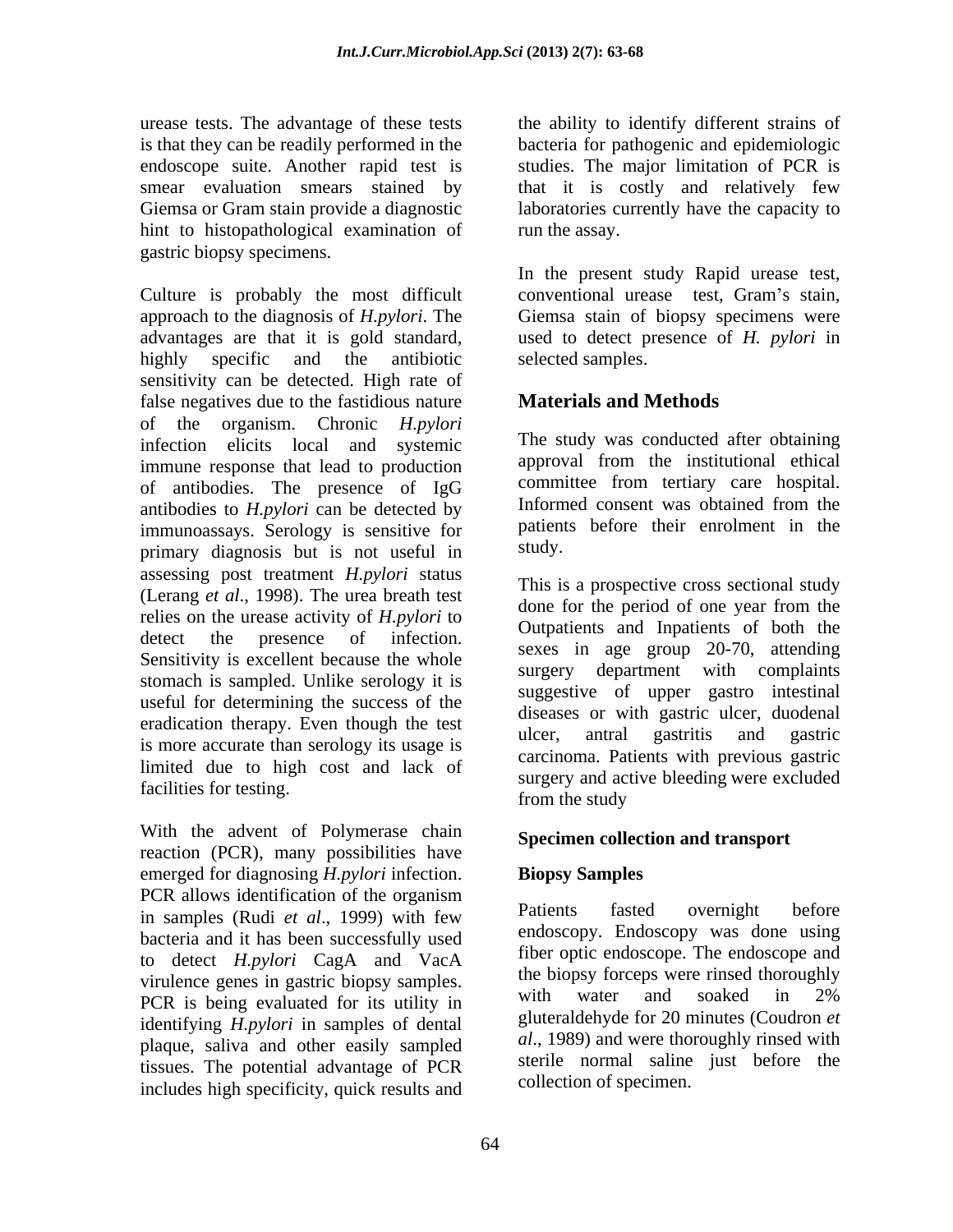antrum (2cm from the pylorus) and body normal saline for Urease and staining procedures. demerits of each method.

2 Biopsy tissues were placed in two the study of which 59 (72.4%) were males different sterile glass slides with a drop of normal saline and teased with sterile scalpel so as to make the tissue into The maximum number of patients in this smaller fragments. Another sterile glass study was in the age group 40-49, which slide was placed over the teased first tissue correlates with study by Nair *et al*.,(1997) and the tissue was crushed between the were out of the 136 patients, 116 were two glass slides. Then the minsed tissue male and 20 were female in comparable to was used to make smears. The same was the present study which also showed males repeated to the other biopsy tissue and stained with grams and giemsa stain.

The biopsy specimen is further subjected

Of 81 biopsy specimen, 59 were male (72.4%) and 22(27.6%) female, and the maximum number of patients in this study group was in the age group 40-49 (Table

duodenal ulcer accounted for 36%, gastritis in 30%, gastric carcinoma in 16%, and gastric ulcer in 17 %. (Figure.1)

In the present study rapid urease detected<br>22 november 20 november 22 november 22 november 22 november 22 november 22 november 22 november 22 november 20 22 positive cases, Giemsa staining 22 cases, Grams staining 18 cases (Table 2).

conventional and rapid diagnostic method (1998) reported  $/2.3\%$  while other studies<br>for detecting Helicohacter pylori infection report values, ranging between 44-74% for detecting *Helicobacter pylori* infection. The report values, rang<br>Four bigged tests pamely rapid (Philip *et al.*, 1989). Four biopsy based tests namely rapid

Two biopsy samples were taken from the urease test, conventional urease test, gram of the stomach and were transported in conclusions from the study give fruitful stain, giemsa stain were done. The thought about the relative merits and

**Processing of specimen** A total of 81 patients with upper gastrointestinal symptoms were enrolled in and 22(27.6%) were females. (Table.1).

were more affected than females.

to rapid urease test (Pyloday, Helix accounted for 36%, gastritis in 30%, diagnostics) and conventional urease test gastric carcinoma in 16%, and gastric with positive and negative control *i*. ulcer in 17%. (piediagram 1). Out of the **Result and Discussion** (43.21%) were positive, the overall The endoscopic examination of the study group revealed that duodenal ulcer 81 samples studied by rapid urease test35 positivity of rapid urease test correlates with study by Sivaprakash *et al.,* (1994). (38.7%) at the same time a study by Maimooma *et al.,* (1994) found that positivity was 65.8%.

1).<br>
Conventional urease test were positive for<br>
The endoscopy results revealed that  $22(27.16%)$  cases which was The present work is based on using Arora *et al.*, (2003) while Anjana *et al.*, (2003) any operational and regular discretion at the conventional contract (1998) reported 72.3% while other studies Conventional urease test were positive for 22(27.16%) cases which was comparatively lesser than rapid urease test which gave 43.31% positivity. Rapid urease test could have given false positivity for 7 (20%) out of 35 cases as all other battery of tests showed negativity (Tee *et al*., 1991). The direct Gram stained smears in our study showed positivity in 18% which is comparable to the study by Arora *et al.,* (2003) ,while Anjana *et al*., (1998) reported 72.3% while other studies report values, ranging between 44-74% (Philip *et al*., 1989).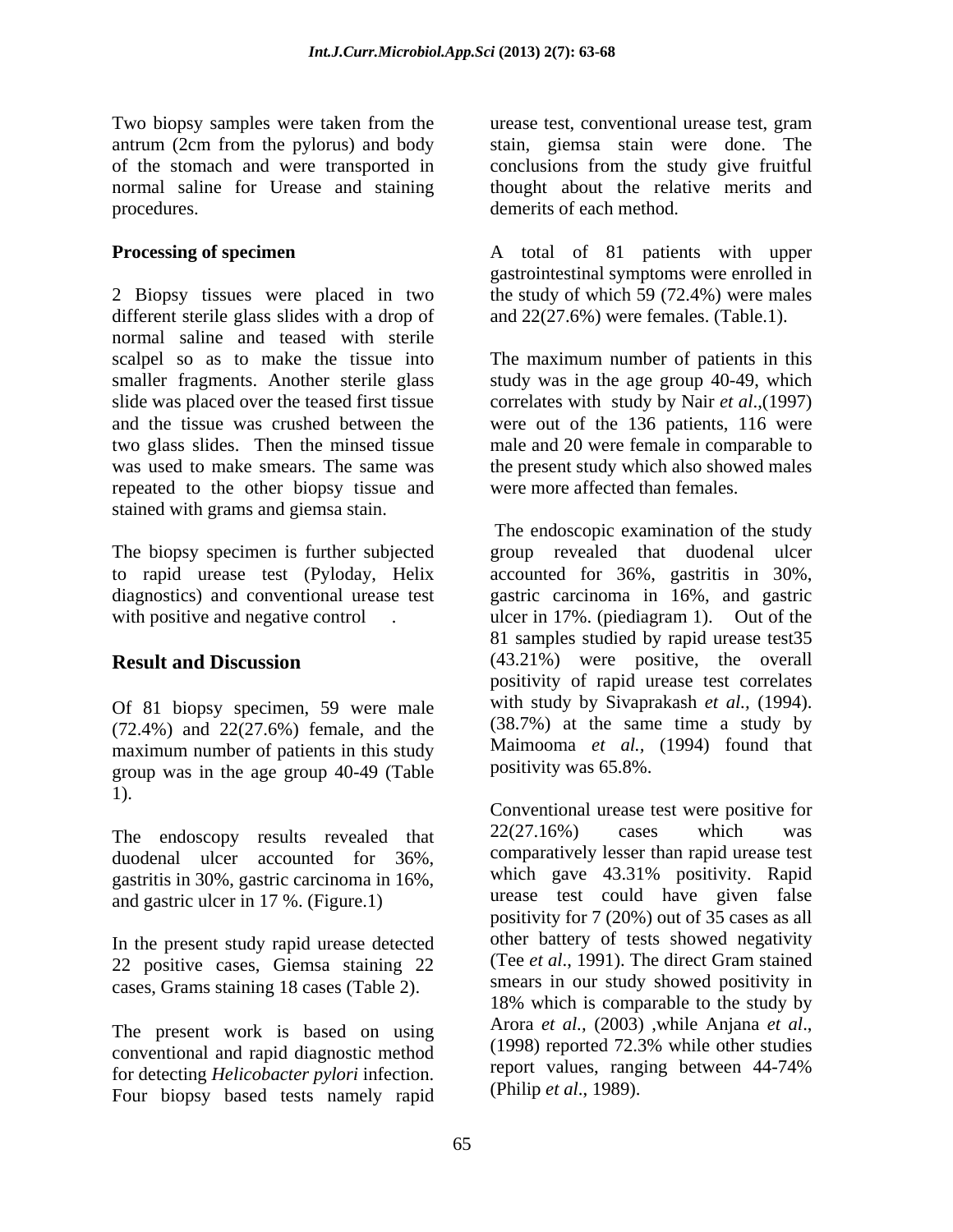| Age          | <b>Male</b> | Female         | <b>Total</b> | Percentage (%) |
|--------------|-------------|----------------|--------------|----------------|
| 20-29        |             |                |              | 11.1           |
| $30-39$      | 10          |                | - -<br>15    | 18.5           |
| 40-49        | 18          |                | 25           | 30.8           |
| 50-59        | 14          |                | 20           | 24.3           |
| $>60$        | 10          |                | $\mathbf{1}$ | 14.8           |
| <b>TOTAL</b> | 59          | $\Omega$<br>44 | 81           | 100            |

| <b>Table.1</b> Demographic Profile of Study Population |  |
|--------------------------------------------------------|--|
|                                                        |  |



| <b>Endoscopic diagnosis</b> | <b>Urease</b>                      | Gram's stain Giemsa stain |                          |
|-----------------------------|------------------------------------|---------------------------|--------------------------|
| Duodenal ulcer              | 10                                 |                           |                          |
| Gastritis                   |                                    |                           |                          |
| Gastric ulcer               |                                    |                           |                          |
| Gastric Carcinoma           |                                    |                           |                          |
| Total                       | $\sim$<br>$\overline{\phantom{m}}$ |                           | $\overline{\phantom{m}}$ |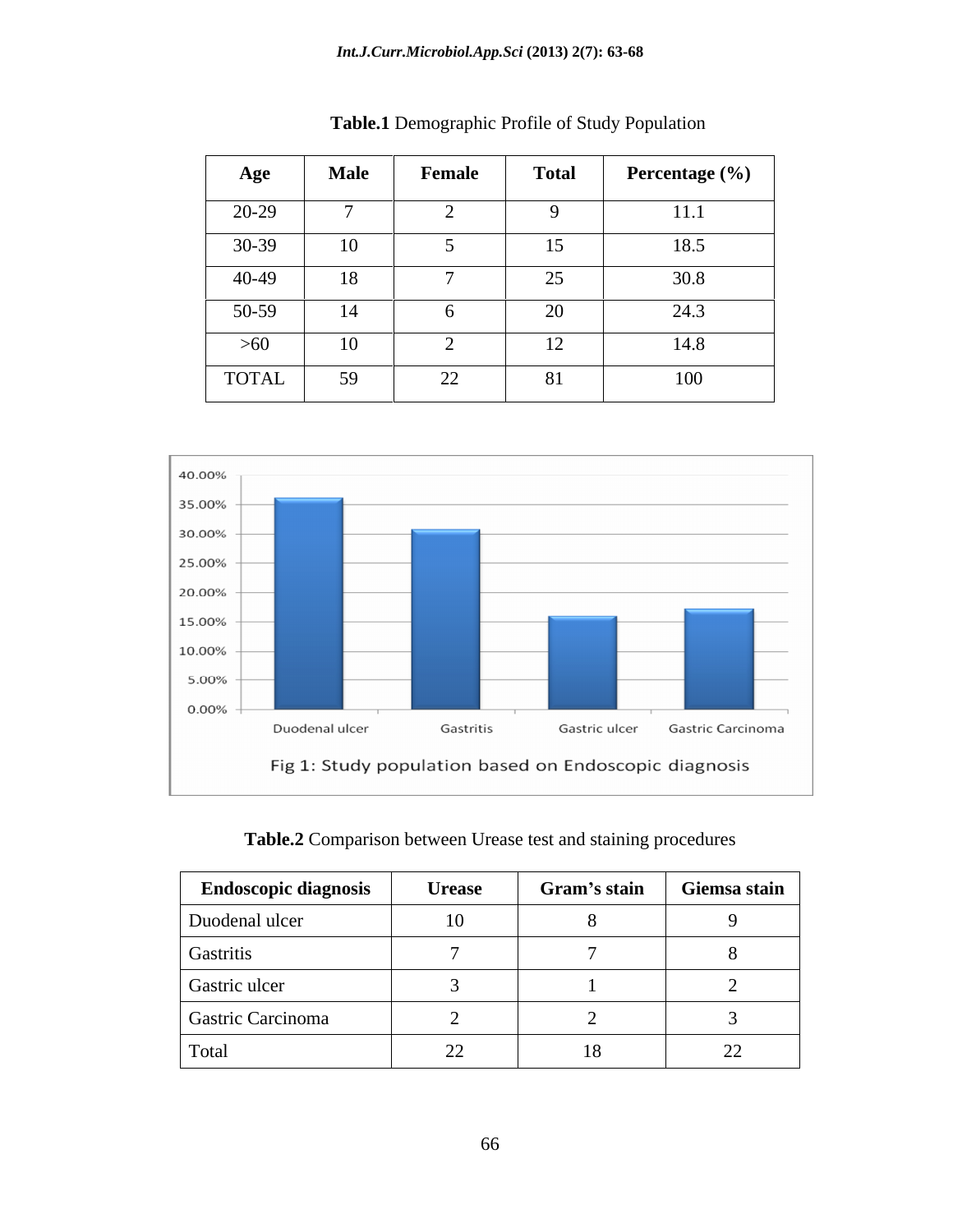In the present study Giemsa staining of the crushed smear was positive in 22% which correlates with study by Coudron *et al.*, **References**<br>1989 were positivity was 31% ( Philip *et al.*, 1989). In the present study rapid Anjana, M., et al., 1998. Comparison of urease detected 35 positive cases, staining methods of impression smears Conventional urease 22 cases, Giemsa staining 22 cases, Grams staining 18 cases.<br>diagnosis of *Helicobacter pylori*. As there is vast difference in Rapid and Indian, J. Microbiol, 16:181-2. conventional method for urease detection it would be wise to compare conventional urease and giemsa stain. A similar picture and Elisa based IgG detection for emerges in the study by Anjana*et al.,* (1998) in which 34 out of 47 cases was urease positive, while Giemsa was positive

population of 81 patients, were in the age group of  $40-49$  years of male  $\qquad$  I Clin Microbiol 1527-30 preponderance and epigastric pain was the most common symptom in both gastric carcinoma and acid peptic disease. Duodenal ulcer was the commonest endoscopic finding observed during the  $37:301-8$ .

Rapid Urease test was positive in 43.2% of the samples of which 64.1% were positive in the Japanese Population Am. I in first 10 minutes whereas Gram's stain  $\frac{103 \cdot 3005}{605}$ was 22.2% and Giemsa stain was positive Lerang, F., et al., 1998. Accuracy of JgG in 27.1% of the cases. More number of serology and other tests in confirming samples was found to be positive for *H.pylori* by Giemsa stain (27.1%) as compared to those prepared by Gram stain (22.2%). The Seroprevalence of the study Singh, S.I. Hussai and population was 35.8%. As this is Mahboobunissa. 1994. Evaluation of institutional based limited study further methods for detection of *H.pylori* from evaluation of the test has to be done with a bigger sample size to arrive at a

The authors acknowledge the cooperation of the surgeons and the pathologist for

their valuable support.

# **References**

- Anjana, M ., *et al*., 1998. Comparison of of antral biopsies for the rapid diagnosis of *Helicobacter pylori*. Indian. J. Microbiol. 16:181-2.
- Arora, U., *et al*., 2003. Comparative Evaluation of conventional Methods and Elisa based IgG detection for diagnosis of *H.pylori* infection in cases Indian. J. Medical. Microbiol. 21: 46-48.
- in 38 out of 47 of the cases. Coudron, P. E ., *et al.*, 1989. Comparison The majority of cases, out of a study<br>Techniques and Growth on Different of Rapid urease tests, Staining Techniques,and Growth on Different Solid Media for detection of *C.pylori.* J. Clin. Microbiol. 1527-30.
	- Franceschi, F., D. Leo, et al., 2005. *Helicobacter pylori* infection and ischemic heart disease: An overview of the general literature. Dig. Liv. Dis. 37; 301-8.
- course of the study. Gunji, Nobuyuki Matsuhashi et al. 2008. *H. pylori* Infection Is Significantly Associated with Metabolic Syndrome in the Japanese Population. Am. J. Gastroenterol. 103; 3005-08.
	- Lerang, F., *et al.*, 1998. Accuracy of IgG serology and other tests in confirming *Helicobacter pylori* eradication. Scand. J. Gastroenterol. 33:710-5.
	- Maimooma, M., C.M. Habibulla, Nandan Singh, S.I. Hussai and methods for detection of *H.pylori* from human antral mucosa. Indian. J.Med Microbiol. 1994; 12:39-43.
- conclusion for this disparity. Nair, D., *et al.,* 1997. Immune response to Acknowledgement **Indian.Med. Microbiol.** 15:33-35. *H.pylori* in gastroduodenal disorders.
	- Philip, E. Coudron, *et al*., 1989. Comparison of rapid urease tests, staining techniques, and growth on